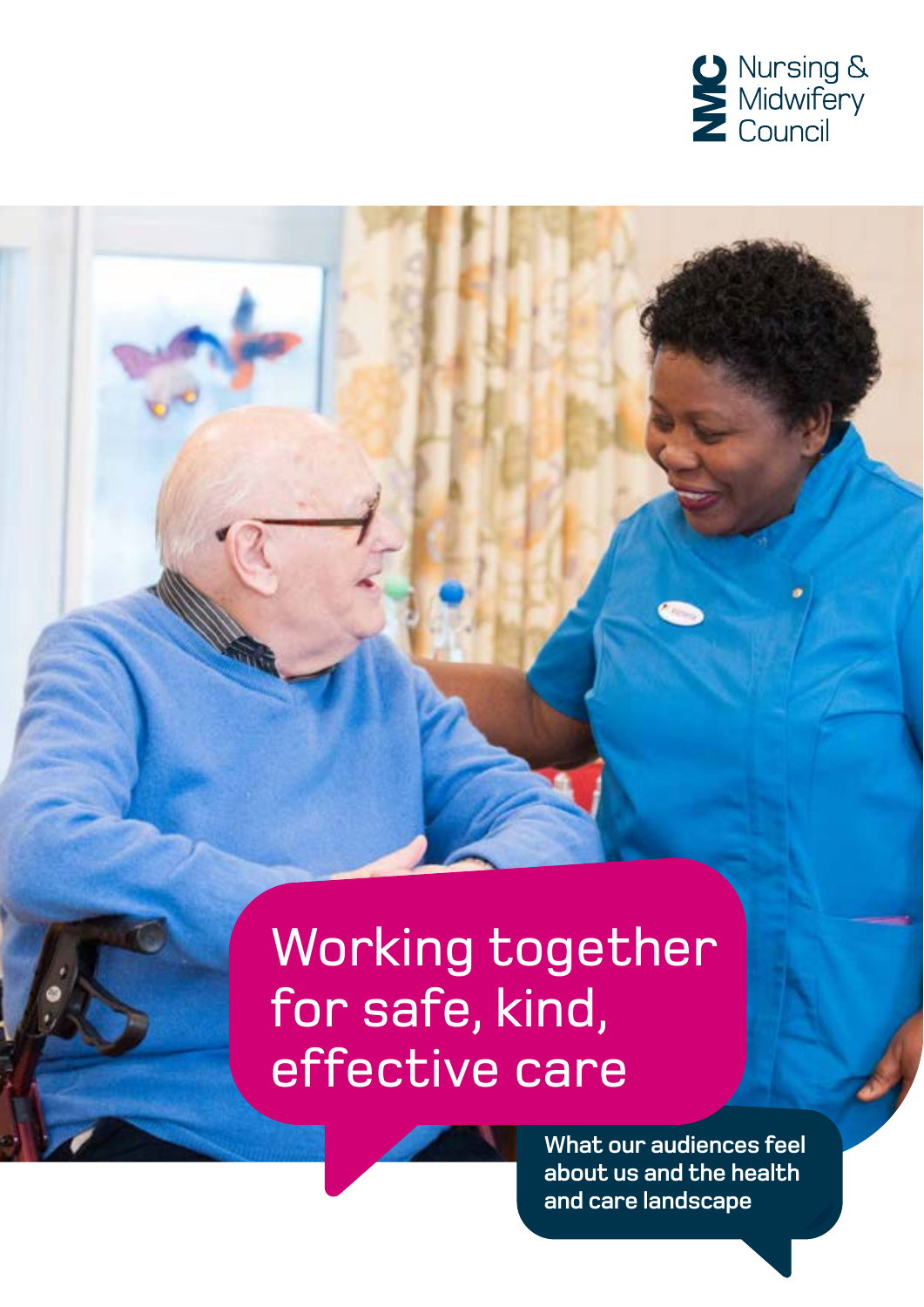## Working together for better care

#### **What our audiences feel about us and the health and care landscape.**

To achieve our vision of safe, effective and kind nursing and midwifery practice, improving everyone's health and wellbeing, our ambition is to **regulate** well, **support** the public, our professions and our partners and positively **influence** the context for learning and care.

Balancing these three pillars can be difficult to achieve, but is vital. Regulation is the cornerstone of what we do, but to regulate well we must support our professionals, the public and our partners. If we regulate well, and work with those we serve, we can use our regulatory insights and influence to improve the quality of care for the public.

Whether you are a member of the public, a professional on our register, an employer, a student, or one of our partner organisations, you are at the centre of everything we do. We really value your input and hearing from you will shape and improve our work. Your opinions highlight issues affecting the health and care sector and help us to support positive change.

### Our key audiences

To assess whether we're striking an effective balance in our work, and to understand what people think and feel about the NMC, and wider health and care services, we sought the views of five key audience groups.

- those on our register: the **nurses**, **midwives** and **nursing associates** we regulate
- the **general public** who come into contact with those on our register, often at times of greatest need
- **employers**, from individual care homes through to the largest NHS organisations
- **students**, who we support while they're learning, and as the professionals of the future
- our **partners** across the health and social care sectors, with whom we collaborate on a range of topics.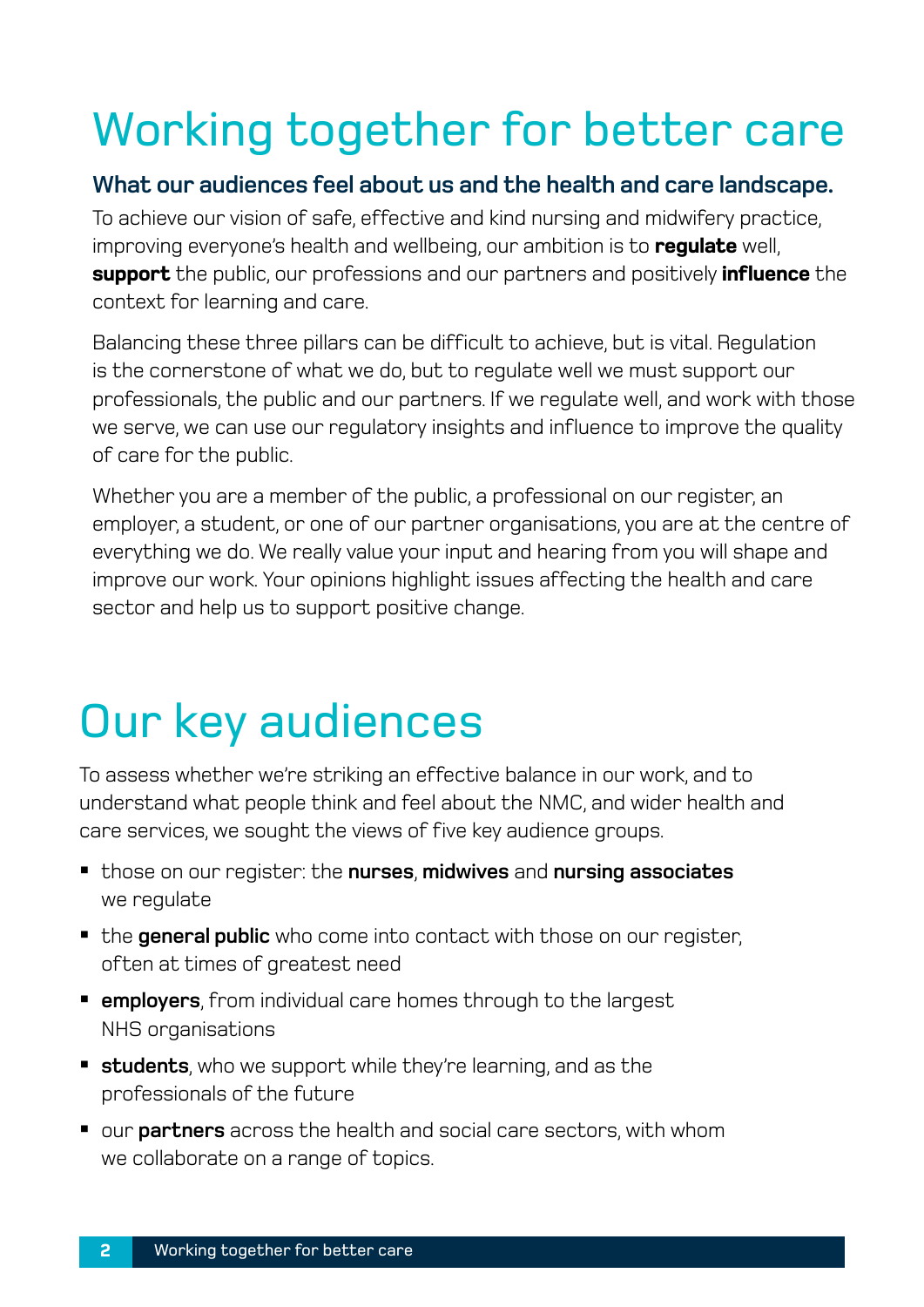







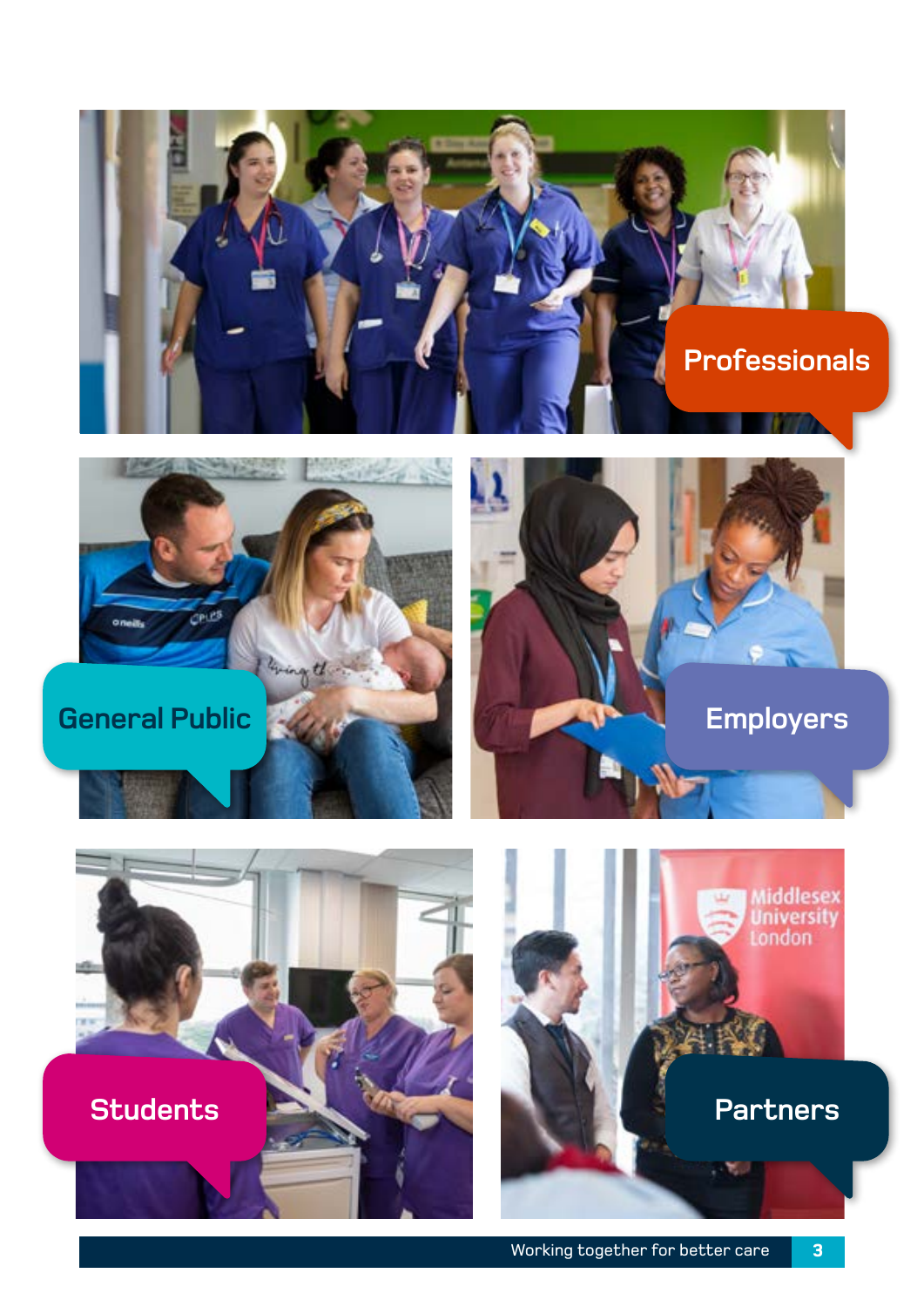#### An effective and independent regulator of valued professionals

We commissioned extensive research from insight specialists, BritainThinks. Over five months, they collected the detailed views of more than 6,000 people via online surveys, focus groups, and in-depth interviews with individuals from each audience. The people involved in the research were from a range of age groups, genders, ethnicities, and regional locations.

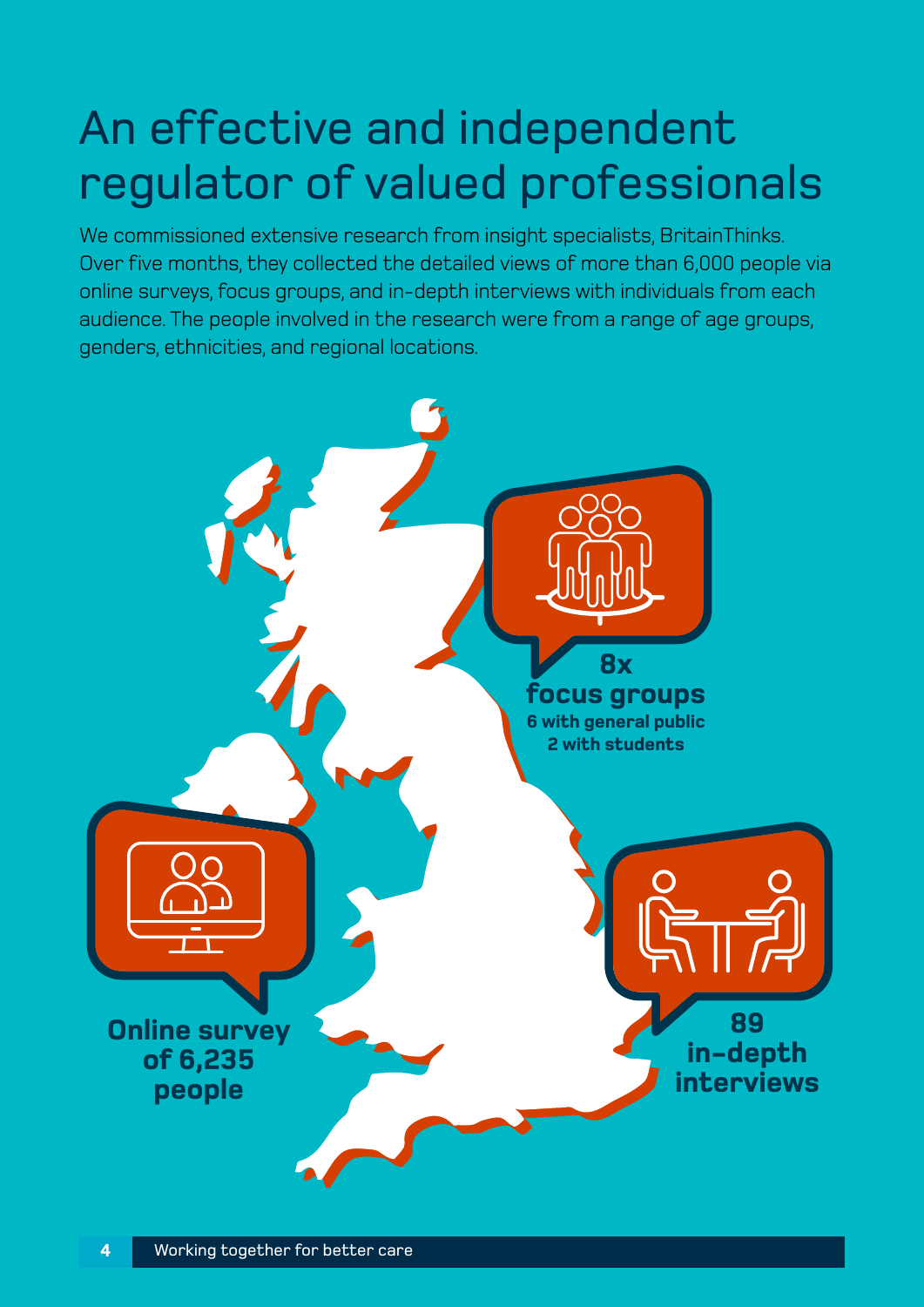

The results provide us with a better understanding of the priorities of those we work with and for, and will help us to meet their needs and expectations more effectively.

The research reiterates the need for us to continue to deliver on the priority work set out in our 2020-2025 strategy. The findings have important implications for how we carry out that work, and will impact on strategic decisions moving forward. They also raise crucial questions.

Are we effectively supporting our professionals to enable them to provide high quality care? How can we further evolve our relationship with our partners? What should we be influencing and where can that influence be most effective?

It's worth remembering the context within which this research was conducted. Over the past two years, the pandemic has brought unprecedented pressure to bear on our professionals, at times challenging their ability to maintain their own high standards, and ours. These pressures have affected practice placements and supervision for students. We also know that there are systemic health inequalities that exist between different groups of people. These wider contextual issues were echoed in the feedback we received. As their regulator we need to help our professions to help address these inequalities, and support them with the wider pressures they face.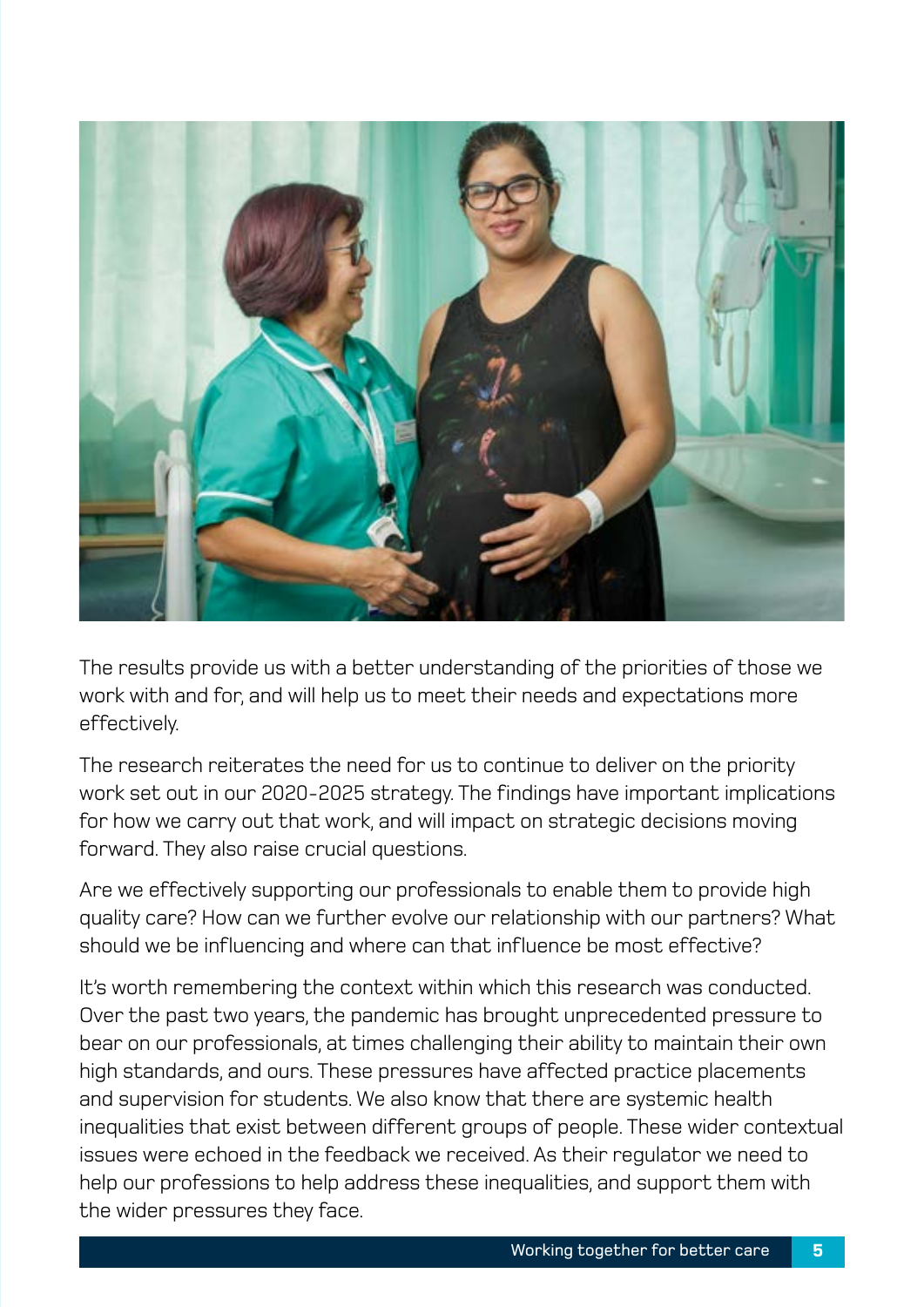## What we found

An initial and reassuring finding is that professionals, students, employers and partners show strong awareness and appreciation of our role in regulating the professions. We're broadly seen to be performing a crucial role and regulating effectively.

"[The NMC is]… to keep patients safe, prioritise patients and make sure that the staff are safe to practise."

*[Nurse]*

A closer look at respondents' attitudes towards our specific regulatory activities is also positive.

People value our work in maintaining the register, revalidating professionals and setting standards. When asked about registration and revalidation, 90 percent of professionals viewed us as effective. Earning the trust of our professionals is hugely important to us.



*1 Professionals were asked about the perceived effectiveness of the NMC at maintaining and making publicly available the register which shows who can practise as a nurse or midwife in the UK, or a nursing associate in England. Students and employers were asked what they think the impact of our work is on the register.* 

- *2 Professionals were asked how effective the NMC is in ensuring that nurses, midwives and nursing associates are educated to a high standard and have the necessary skills and knowledge to practise. Students and employers were asked what they think the impact of the NMCs work is in setting standards.*
- *3 Professionals were asked how effective the NMC is at investigating concerns about nurses, midwives and nursing associates and supporting professionals to address these concerns. Students and employers were asked what they think the impact of the NMC is in Fitness to Practise.*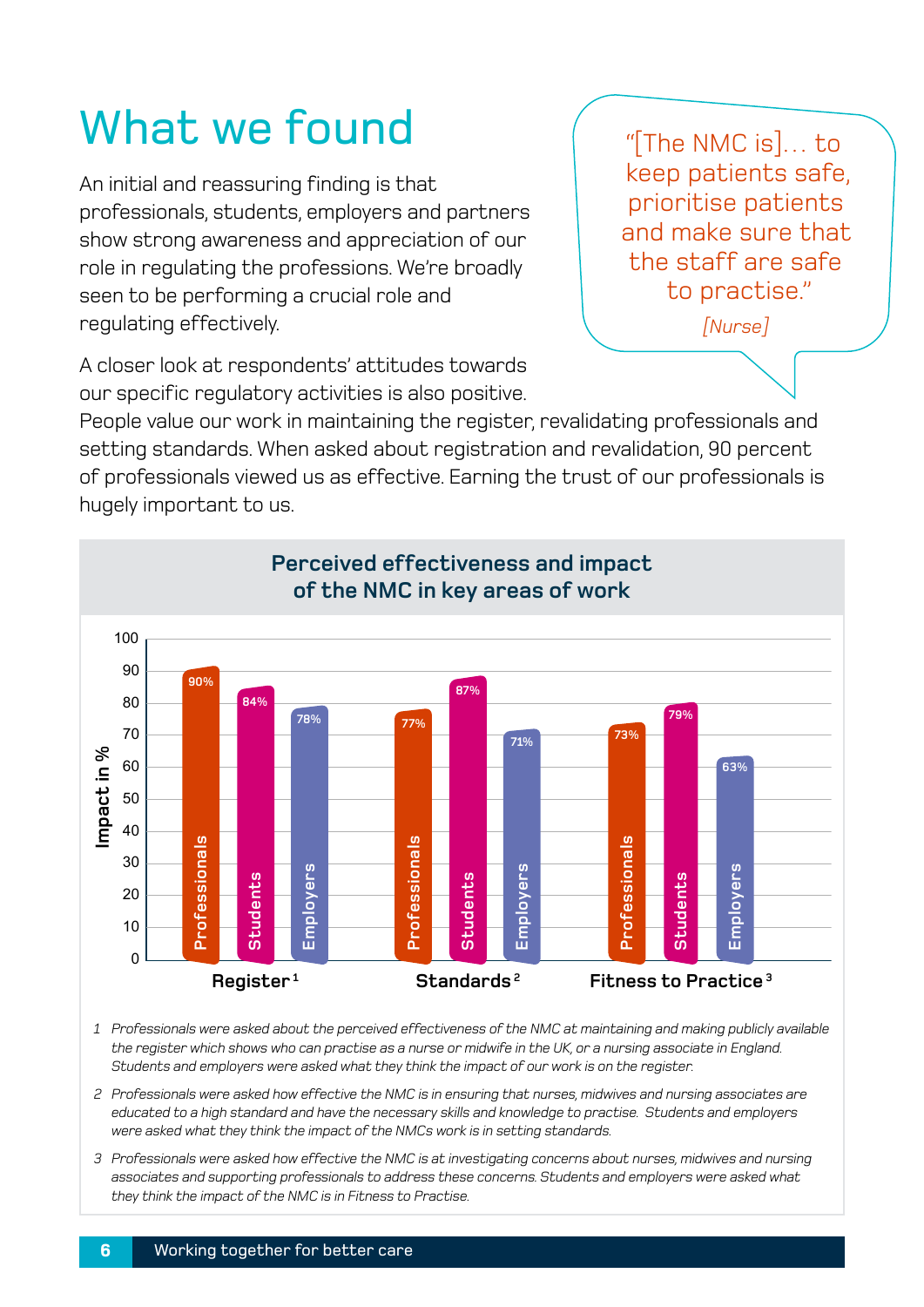There are caveats however. While our audiences have a generally high opinion of our regulatory role, many highlighted our fitness to practise caseload and the slow pace of that process as a potential factor in undermining trust and confidence in our ability to ensure safe and effective care. We regulate to provide people with confidence in our professions and reducing this caseload remains our top corporate priority.

It was also encouraging to see the public's admiration and empathy towards nurses, midwives and nursing associates. A large majority (81 percent) of the public believe that the standard of care delivered by nurses is excellent or good. The people on our register, particularly nurses, are perceived to provide kind, safe and compassionate care despite a sense that they're being overworked and undervalued. The public also generally feel that where care falls below expected standards, this is as a result of a lack of funding or understaffing, rather than a lack of competence.

These findings also come with a qualification. Some public respondents feel that professionals could do more to understand their needs, listen and show compassion. It's a priority for us to see care that improves everyone's health and wellbeing and to support professionals via the implementation of our standards in this area.

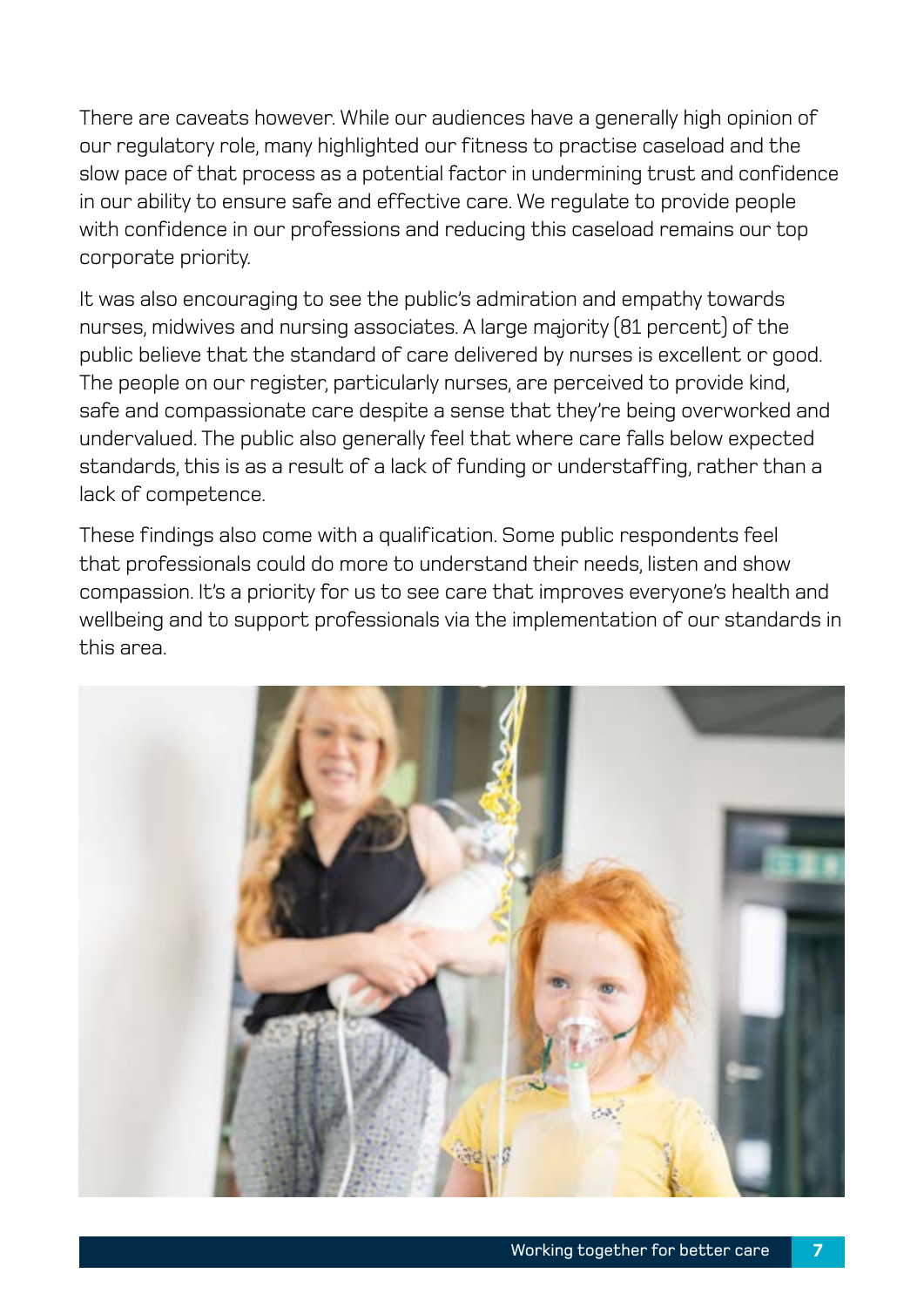## The need for greater support

While the findings outline clear understanding of our regulatory role and activities, they highlight a sense that for some of our professionals, our wider role is unclear and they don't automatically see us as supportive. When asked about the NMC's support, only 28 percent of professionals viewed us as very effective. For some of the people on our register, given the pressures they face, there is a feeling that we don't fully understand the challenges involved.

There are other similar findings of particular interest. For professionals and students, one of the key frustrations is a feeling that their relationship with the NMC is largely transactional - hearing from us mainly in relation to registration, revalidation and fees – with uncertainty about the 'added value' they receive in exchange for their fees. As one nurse commented, "with the NMC I only get stuff about revalidation and payment of registration fees, that's when they email me."



**Perceived effectiveness and** 

*Professionals were asked how effective they think the NMC is in supporting nurses and midwives with effective resources and guidance to deliver high standards of care. Students and employers were asked what they think the impact is of the NMC's supporting work.*

We really value the opinions of those we work with and for, and we want to empower them to shape our work. Their views will inform discussions about our actions moving forward. The pandemic and workforce pressures have impacted our professions significantly. We want to be a regulator that is approachable and supportive and our professionals need our support now more than ever.

The research identifies clear support for many of our key initiatives and approaches. Professionals, students and employers emphasised their appreciation for our standards of education and practice that provide them with clear and helpful frameworks within which to work.

Many employers, partners and professionals also praised a move away from a 'culture of blame' in our fitness to practise casework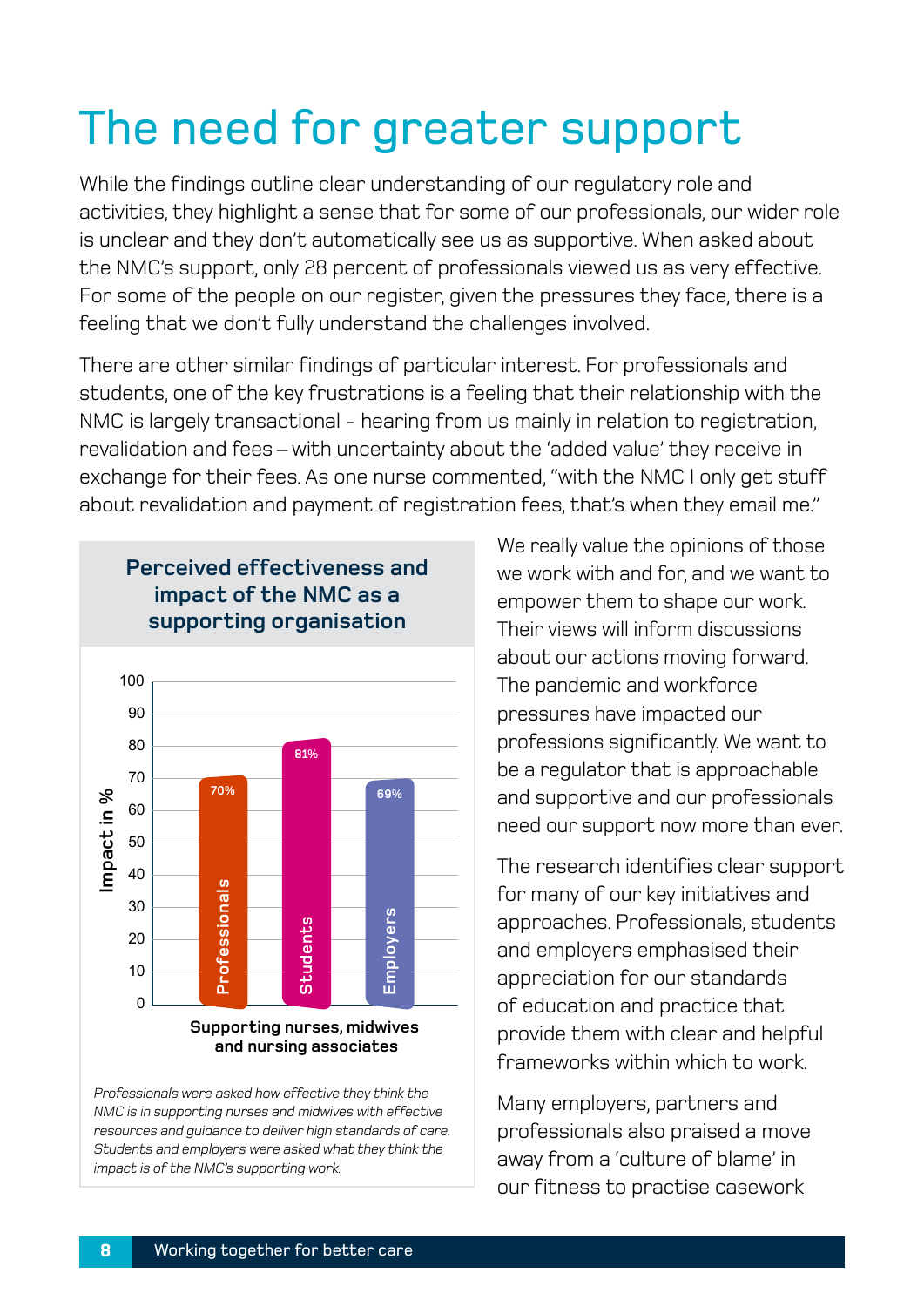

to one of openness, as indicative of a greater understanding of the realities and pressures facing people on our register. Similarly, the findings reveal strong support for our insight programme which is largely viewed as a positive step in understanding more about the people on our register and the issues they face. Additionally, our audiences, particularly our partners, are keen to hear more about the proposed reforms to our legislation that will increase our flexibility and enable us to be a more proportionate and effective regulator.

Our regulatory role is enhanced when we support the public, our professions and our partners, and our values are intrinsic to us doing that. The findings show us to be living our values of being fair, kind, collaborative and ambitious. Among professionals, 68 percent view us as fair, 63 percent as kind, 64 percent as collaborative and 64 percent as ambitious. Employers had almost identical views. We will continue to work to ensure that our values are reflected more prominently in our actions.

"I think they're positive things… removing that culture of blame, improving how people get registered, it's going to make it a more positive experience and a smoother experience. And better education… is going to feed into better practice." *[Student]*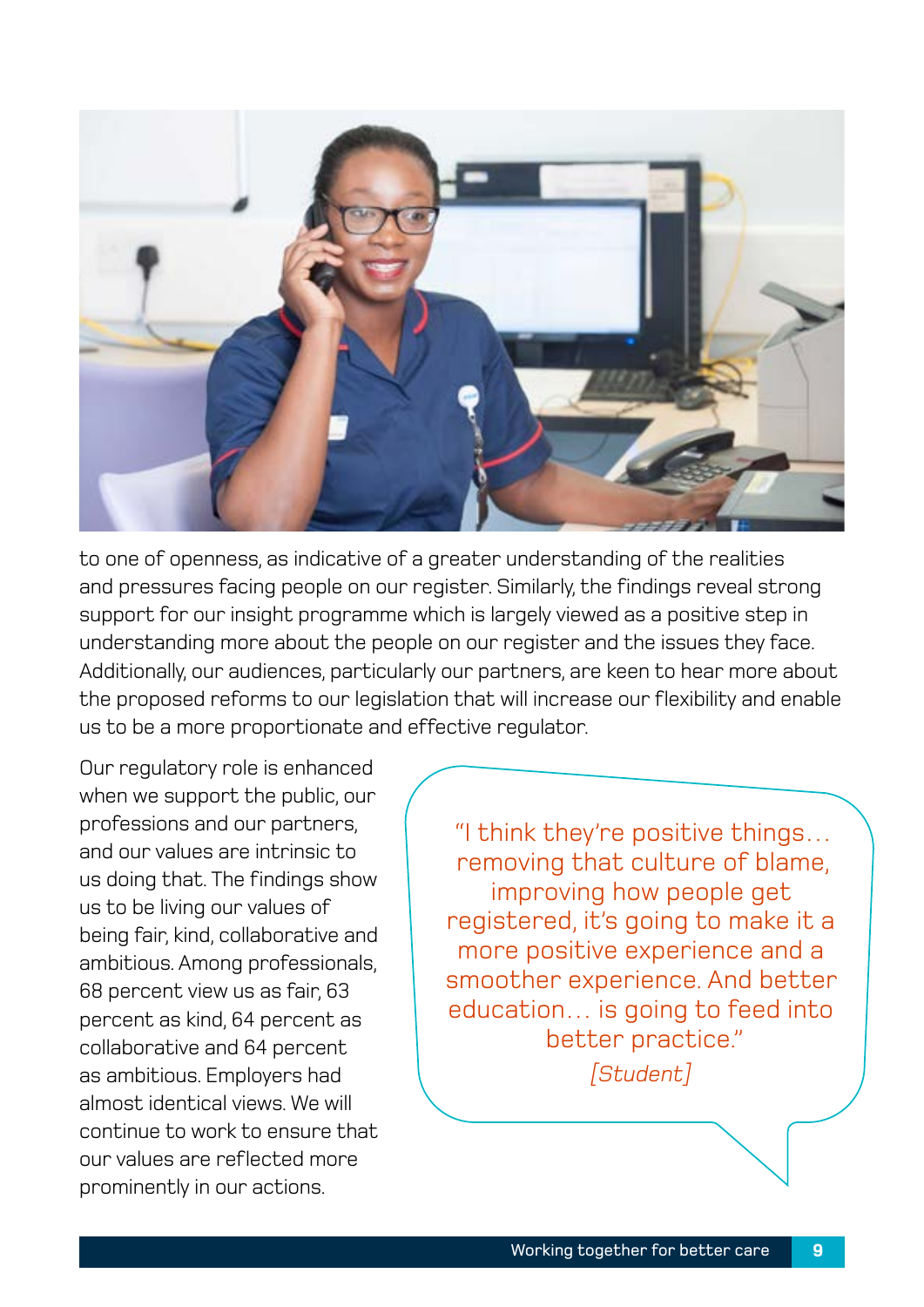# The impact of engagement

It's important to consider these viewpoints alongside other findings from the research. Respondents commented on a feeling of increased engagement and openness from the NMC, with many professionals and employers noting an improvement in terms of us reaching out to seek views. Partners also praised us for our short-term response to the pandemic and many view our communication as increasingly open and collaborative. It's encouraging that perceptions of us have improved significantly in recent years, and we've worked hard to implement a more systematic and targeted approach to engagement across the four countries of the UK.

However, two running themes arose with regards to our engagement with partners:

- a wish to understand better how their engagement impacts our decision-making
- desire to hear more about what the NMC is doing to influence the wider sector



*Professionals were asked how effective they think the NMC is in influencing the health and social care sector. Students and employers were asked what they think the impact is of the NMC's influencing work.* 

The ability to influence NMC decision making was cited as a key frustration. We're seen to collaborate more openly with a wider range of partners, but it's clear that we must further evolve our relationship with them by reflecting back the impact of that engagement on our work – something which we're already looking to do as part of our ambitions to embed a co-production approach across all of our work.

All of our key audiences expressed a desire for greater engagement from us, particularly demonstrating what we're doing to influence positive change in the wider health and care sector. When asked about the effectiveness and positive impact of the NMC's influencing work, 57 percent of our professionals and employers viewed us as effective.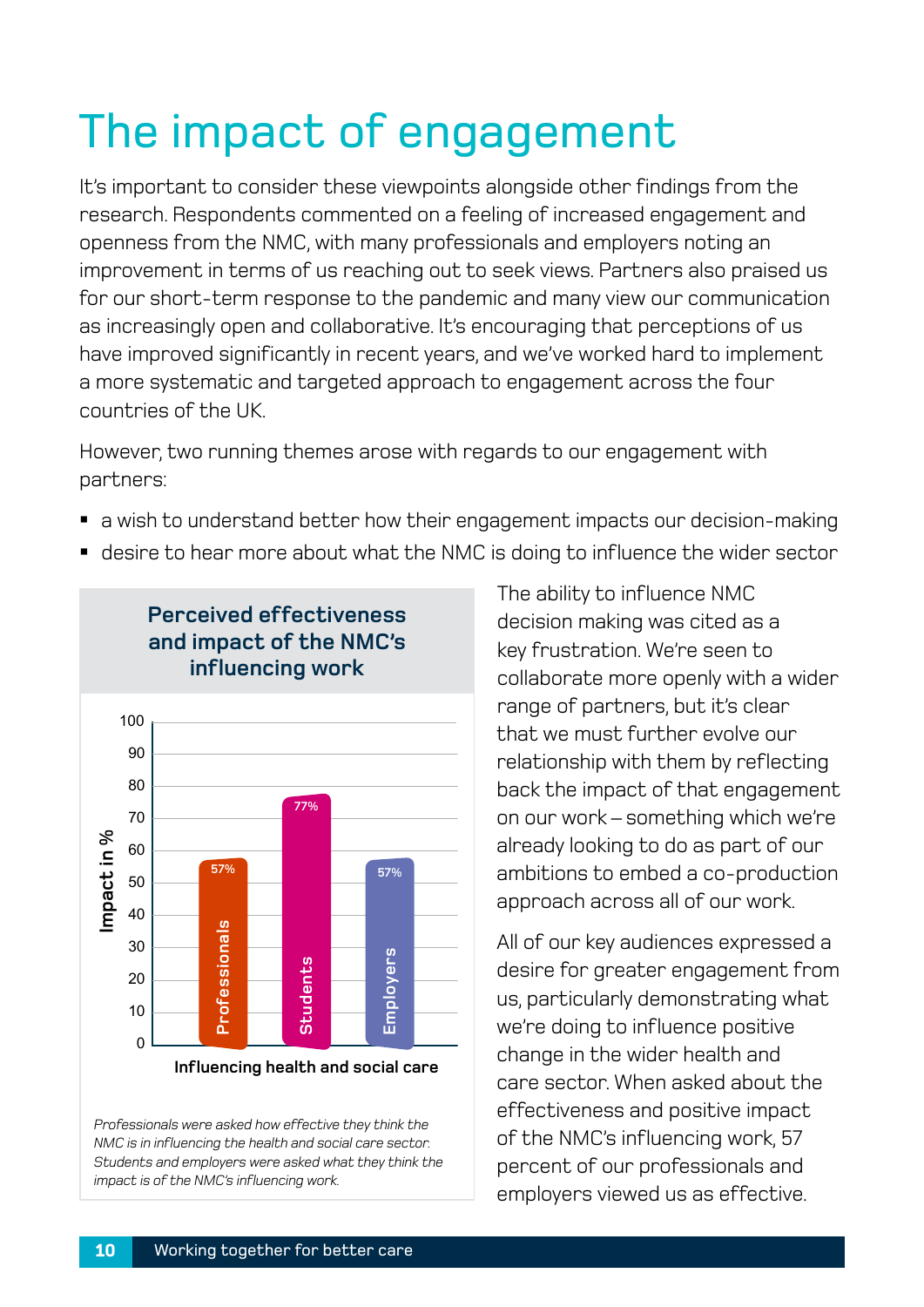

The findings outline that our key audiences are unsure of the impact of our influencing activities and want us to be more vocal about issues facing the sector and do more to influence policy change. But in doing this we must be mindful of our role in the sector and our remit. We need to do more to be clear about where it is our role to speak up on issues and where others may be more appropriately placed.

"I would say influencing isn't the thing that I know them for – there is room for improvement… The more they can be open to listening… and understanding our context the better." *[Nurse]*